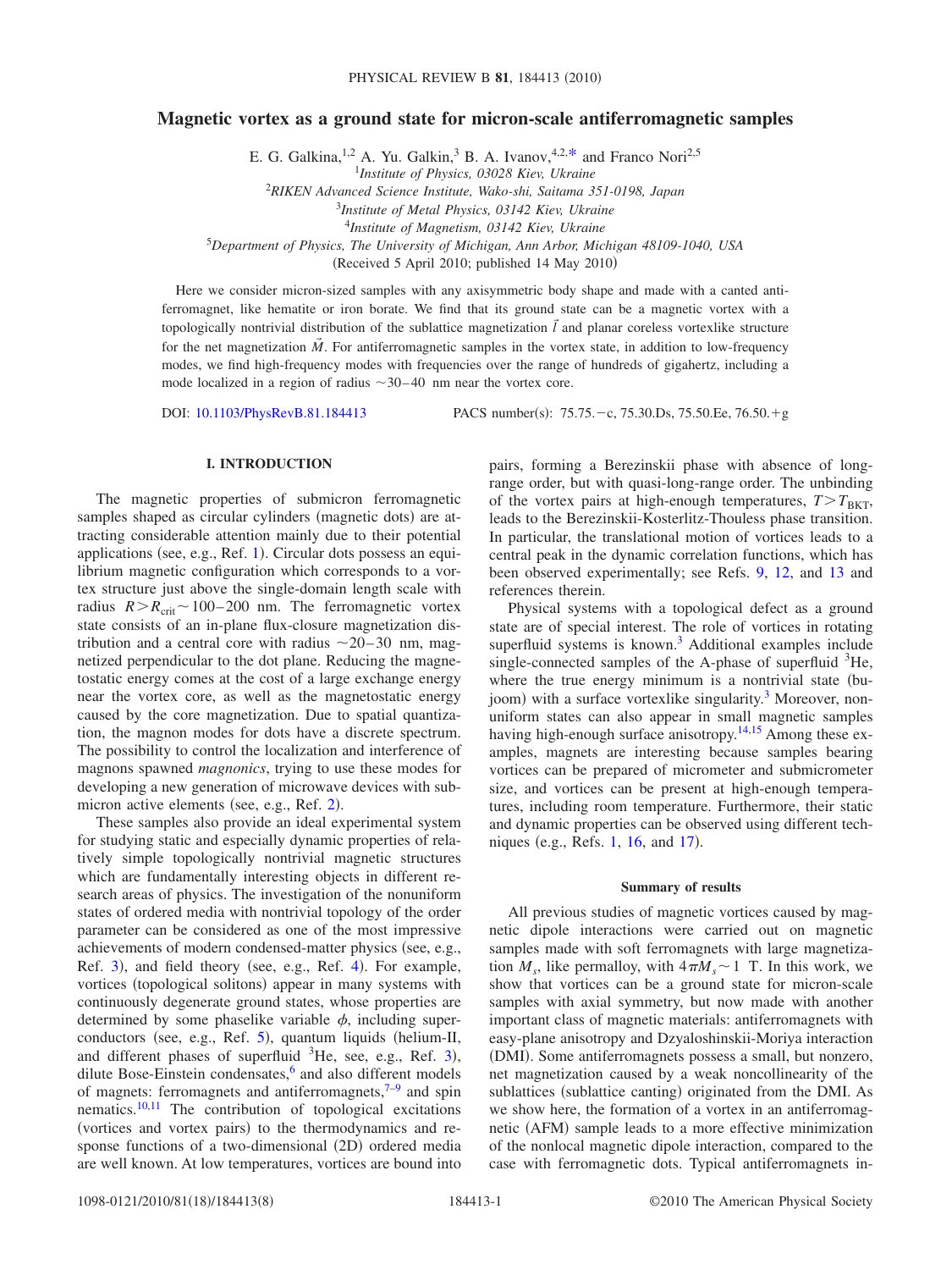clude hematite  $\alpha$ -Fe<sub>2</sub>O<sub>3</sub>, iron borate FeBO<sub>3</sub>, and orthoferrites[.7](#page-7-0) These materials exhibit magnetic ordering at high temperatures. Moreover, they have unique physical properties: orthoferrites and iron borate are transparent in the optical range and have a strong Faraday effect, and the magnetoelastic coupling is quite high in hematite and iron borate[.7](#page-7-0) For antiferromagnets, typical frequencies of spin oscillations have values in a wide region, from gigahertz to terahertz, which can be excited by different techniques (not only the standard one using of ac-magnetic fields but also with optical or acoustic methods as well). Spin oscillations can also be triggered by ultrashort laser pulses.<sup>18[–21](#page-7-11)</sup> For AFM samples in the vortex state, here we derive a rich spectrum of discrete magnon modes with frequencies from subgigahertz to hundreds of gigahertz, including a mode localized near the vortex core. These results should help to extend the frequency range of magnonic microwave devices till subterahertz region.

#### **II. MODEL**

For antiferromagnets, the exchange interaction between neighboring spins facilitates an antiparallel spin orientation, which leads to a structure with two antiparallel magnetic sublattices,  $\vec{M}_1$  and  $\vec{M}_2$ ,  $|\vec{M}_1| = |\vec{M}_2| = M_0$ . To describe the structure of this antiferromagnet, it is convenient to introduce irreducible combinations of the vectors  $\vec{M}_1$  and  $\vec{M}_2$ , the net magnetization  $\vec{M} = \vec{M}_1 + \vec{M}_2 = 2M_0\vec{m}$ , and the sublattice magnetization vector  $\vec{l} = (\vec{M}_1 - \vec{M}_2)/2M_0$ . The vectors  $\vec{m}$  and  $\vec{l}$  are subject to the constraints:  $(\vec{m} \cdot \vec{l}) = 0$  and  $\vec{m}^2 + \vec{l}^2 = 1$ . As  $|\vec{m}|$  $\leq 1$ , the vector  $\vec{l}$  could be considered as a unit vector. The mutual orientation of the sublattices is determined by the sum of the energy of uniform exchange  $W_{ex}$  and the DMI energy,  $W_{DM}$ ,

$$
W_{\rm ex} = H_{\rm ex} M_0 \vec{m}^2, \quad W_{\rm DM} = 2M_0 H_{\rm D} [\vec{d} \cdot (\vec{m} \times \vec{l})],
$$

where the unit vector  $\tilde{d}$  is directed along the symmetry axis of the magnet. Here we will not discuss the role of external magnetic fields. The parameters  $H_{\text{ex}} \sim 3 \times 10^2 - 10^3$  T and  $H_D \sim 10$  T are the exchange field and DMI field, respectively. Using the energy  $(W_{ex} + W_{DM})$  and the dynamical equations for  $\vec{M}_1$  and  $\vec{M}_2$ , one can find,<sup>7</sup>

<span id="page-1-0"></span>
$$
\vec{M} = M_{\rm DM}(\vec{d} \times \vec{l}) + \frac{2M_0}{\gamma H_{\rm ex}} \left( \vec{l} \times \frac{\partial \vec{l}}{\partial t} \right), \quad M_{\rm DM} = \frac{2H_{\rm D}M_0}{H_{\rm ex}},\tag{1}
$$

where  $\gamma$  is the gyromagnetic ratio. The first term gives the static value of the antiferromagnet net magnetization  $M_{DM}$ , comprising a small parameter,  $H_D/H_{ex} \sim 10^{-2}$ , and the second term describes the dynamic canting of sublattices; see Ref. [7](#page-7-0) for details. Note that  $M_{DM}$  is much smaller than either  $M<sub>0</sub>$  or the value of  $M<sub>s</sub>$  for typical ferromagnets. However, the role of the magnetostatic energy caused by  $M_{DM}$  could be essential and could lead to the appearance of a domain structure for antiferromagnets, $7.22$  and the magnetic dipolar stabilization of the long-range magnetic order for the 2D case. $^{23}$  We will show that for the formation of equilibrium vortices, antiferromagnets have some advantages compared with soft ferromagnets.

The static and especially dynamic properties of antiferromagnets are essentially different from the ones of ferromagnets. The spin dynamics of an antiferromagnet can be described using the so-called sigma-model  $(\sigma$ -model), a dynamical equation only for the vector  $\tilde{l}$  (see, e.g., Ref. [7](#page-7-0)). In this approach, the magnetization  $\vec{M} = \vec{M}_1 + \vec{M}_2 = 2M_0\vec{m}$  is a slave variable and can be written in terms of the vector  $\vec{l}$  and its time derivative, see Eq.  $(1)$  $(1)$  $(1)$ . Within the  $\sigma$  model, the equation for the normalized (unit) antiferromagnetic vector  $\vec{l}$  $= \tilde{L}/|\tilde{L}|$  can be written through the variation of the Lagrangian  $\mathcal{L}[\vec{l}]$ 

$$
\mathcal{L} = \frac{A}{2c^2} \int \left(\frac{\partial \vec{l}}{\partial t}\right)^2 d^3x - W[\vec{l}],
$$
 (2)

<span id="page-1-1"></span>where *A* is the nonuniform exchange constant, *c*  $=\gamma\sqrt{AH_{\rm ex}/M_0}$  is the characteristic speed describing the AFM spin dynamics,  $W[\vec{l}]$  is the functional describing the static energy of the AFM. It is convenient to present the energy functional in the form  $W[\vec{l}] = W_0[\vec{l}] + W_m$ ,

<span id="page-1-2"></span>
$$
W_0[\vec{l}] = \frac{1}{2} \int \left[ A(\nabla \vec{l})^2 + K \cdot l_z^2 \right] d^3 x,
$$
  

$$
W_m = -\frac{1}{2} \int \vec{M} \vec{H}_m d^3 x,
$$
 (3)

where the first term  $W_0[\vec{l}]$  determines the local model of an AFM, including the energy of nonuniform exchange and the easy-plane anisotropy energy through only the vector  $\vec{l}$ ,  $\vec{k}$  $> 0$  is the anisotropy constant, and the *xy* plane is the easy plane for spins. The second (nonlocal) term  $W_m$  is the magnetic dipole energy,  $\vec{H}_m$  is the demagnetization field caused by the AFM magnetization Eq. ([1](#page-1-0)), the field  $\vec{H}_m$  is determined by the magnetostatic equation,

$$
\operatorname{div}(\vec{H}_m + 4\pi \vec{M}) = 0, \quad \text{curl } \vec{H}_m = 0,
$$

 $M = 2M_0\vec{m}$ , with the standard boundary conditions: the continuity of the normal component of  $(\vec{H}_m + 4\pi\vec{M})$  and the tangential component of  $\tilde{H}_m$ , on the border of the sample. Thus, sources of  $\vec{H}_m$  can be considered as formal "magnetic charges," where volume charges equal to div  $\vec{M}$  and surface charges equal  $-\vec{M} \cdot \vec{n}$ , where  $\vec{n}$  is the unit vector normal to the border [see the monographs (Refs. [22](#page-7-12) and [24](#page-7-14)) for general considerations and Refs. [25](#page-7-15) and [26](#page-7-16) for application to vortices]. As mentioned above, the presence of surface anisotropy with the constant  $K<sub>surf</sub>$  can contribute to the energy of a micron-scale sample leading to nonuniform states.<sup>14,[15](#page-7-7)</sup> But this contribution is essential for a high-enough anisotropy  $K_{\text{surf}} \geq K$  and quite small samples, and we will neglect this contribution and concentrate on an alternative source of nonuniform states, namely, the magnetic dipole interaction.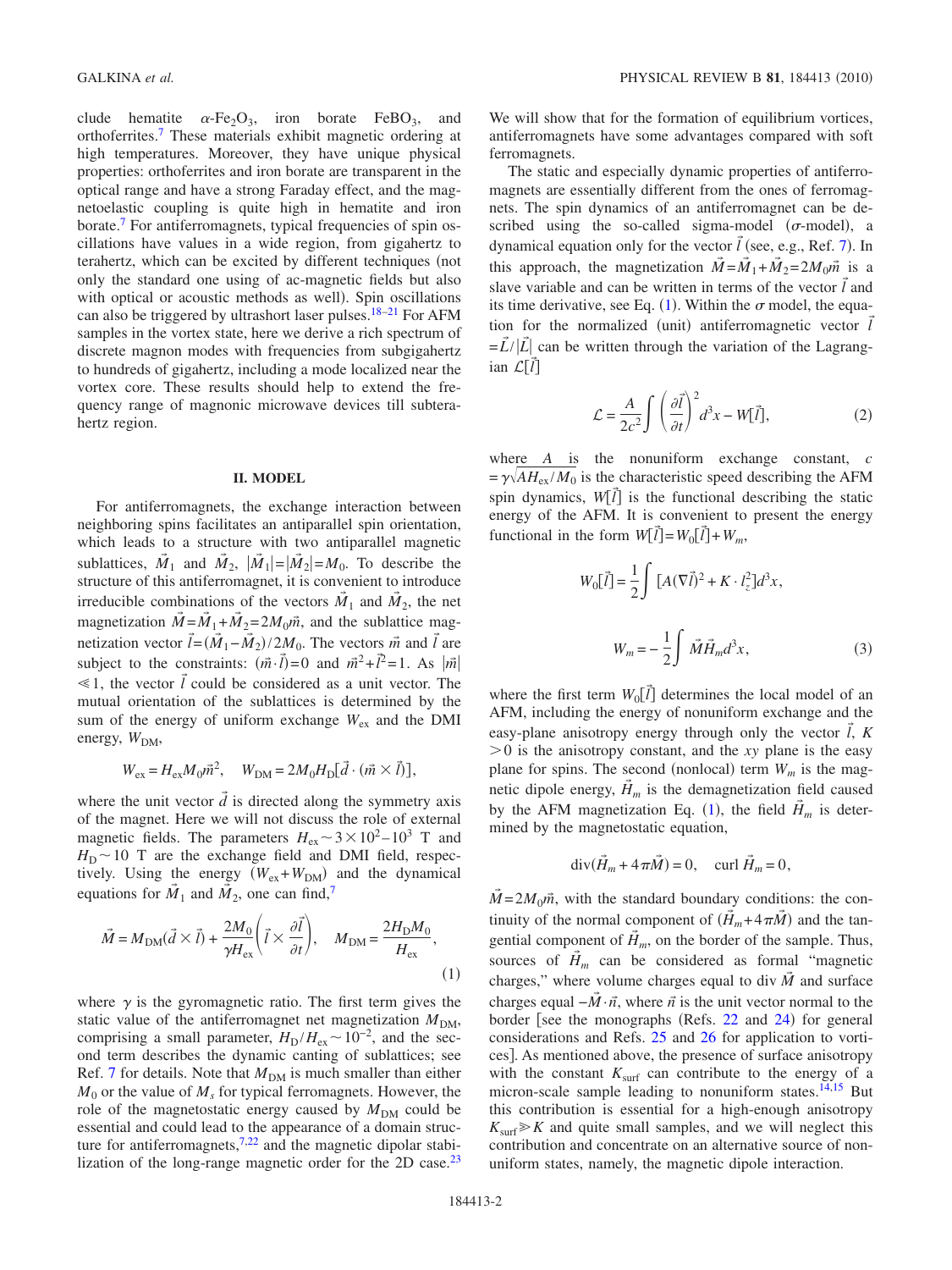<span id="page-2-0"></span>

FIG. 1. (Color online) Schematic structure of the AFM vortex for cos  $\theta(r=0)=1$  and the special value of the arbitrary parameter  $\varphi_0$ =0. The vectors  $\vec{l}$  (thin blue arrows in the radial direction) and  $\vec{M}$ (thick tangential red arrows; shown not in scale) are depicted for the area of the core (dashed circle) and far from it (larger dotted circle). The red dot at the origin indicates the value  $\vec{M} = 0$  for the state with  $\vec{l} = \vec{e}_z$  perpendicular to the plane.

#### **Dynamic sigma model**

The variation of the total Lagrangian  $(2)$  $(2)$  $(2)$  gives a dynamic  $\sigma$ -model equation, where the static spin distribution for an uniaxial antiferromagnet is determined by the minimization of an energy functional of the form of Eq.  $(3)$  $(3)$  $(3)$ . It is useful to start with a variation in the local energy  $W_0[\vec{l}]$  only, that gives a general 2D vortex solution for the vectors  $\vec{l}$ ,  $\vec{M}$  of the form

<span id="page-2-1"></span>
$$
\vec{l} = \vec{e}_z \cos \theta + \sin \theta [\vec{e}_x \cos(\chi + \varphi_0) + \vec{e}_y \sin(\chi + \varphi_0)],
$$
  

$$
\vec{M} = M_{\text{DM}} \sin \theta [\vec{e}_y \cos(\chi + \varphi_0) - \vec{e}_x \sin(\chi + \varphi_0)], \quad (4)
$$

where  $\theta = \theta(r)$ , *r* and  $\chi$  are polar coordinates in an easy plane of the magnet, the vector  $\vec{e}_z$  is the hard axis, and the value of  $\varphi_0$  is arbitrary. The function  $\theta(r)$  is determined by the ordinary differential equation

$$
\frac{d^2\theta}{dx^2} + \frac{1}{x}\frac{d\theta}{dx} = \sin\theta\cos\theta\left(\frac{1}{x^2} - 1\right), \quad x = \frac{r}{l_0},\tag{5}
$$

<span id="page-2-4"></span>and exponentially tends to  $\pi/2$  for  $r \ge l_0$  with characteristic size  $l_0 = \sqrt{A/K}$ . Also, in the center of the vortex (at  $r=0$ ), the value of sin  $\theta(r=0)=0$ , see Fig. [1.](#page-2-0)

In the region of the vortex core,  $\vec{l}$  deviates from the easy plane, and the anisotropy energy increases. The state Eq. ([4](#page-2-1)) is nonuniform, increasing the exchange energy. Therefore, for the local easy-plane model, the appearance of a vortex costs some energy, i.e., the vortex corresponds to excited states of antiferromagnets. Also, vortex excitations are important for describing of thermodynamics of 2D antiferromagnets. $27$  As we will show in the next section, considering the dipolar energy  $W_m[\vec{l}]$ , a vortex can be the ground state of a circular magnetic sample made with canted antiferromagnets.

## **III. ENERGY OF THE VORTEX AND UNIFORM STATES**

For small samples made with canted antiferromagnets, the energy loss caused by a vortex within the local model *W*  $= W_0[\vec{l}]$  can be compensated by the energy of the magnetic

dipole interaction. To explain this, note that for a uniform distribution state, the contribution  $W_m$  unavoidably results in a loss of the system energy, which is proportional to the volume *V* of the sample.<sup>22,[24](#page-7-14)</sup> The energy of the uniform state could be estimated as

$$
E^{(\text{homog})} = 2\pi N M_{\text{DM}}^2 V = 2\pi N M_0^2 (2H_{\text{D}}/H_e)^2 V,\tag{6}
$$

<span id="page-2-2"></span>where *N* is the effective demagnetizing factor in the direction perpendicular to the sample axis[.22,](#page-7-12)[24](#page-7-14)

For magnetic samples other than an ellipsoid for example, for a cylinder with a finite aspect ratio  $R/L$ ), the distribution of the field  $\vec{H}_m$  is nonuniform, leading to a nontopological quasiuniform state known as a flower state.<sup>28</sup> But a detailed numerical analysis shows,  $29-32$  $29-32$  in all the stability region of the quasiuniform state where Eq.  $(6)$  $(6)$  $(6)$  is valid, the corresponding value of *N* is practically the same as for the uniform magnetization, and the numerical results $29-32$  obtained within this approximation are in good agreement with experiments[.28](#page-7-18)

For the static vortex state Eq.  $(4)$  $(4)$  $(4)$  with a chosen value of  $\sin \varphi_0 = 0$ , with  $\vec{M} \propto (\vec{d} \times \vec{l})$ , one can find

$$
\vec{M} = \sigma M_{\text{DM}} \sin \theta (-\vec{e}_x \sin \chi + \vec{e}_y \cos \chi), \tag{7}
$$

<span id="page-2-3"></span>where  $\sigma = \cos \varphi_0 = \pm 1$ . A unique property of the state Eq. ([7](#page-2-3)) is that it can also *exactly* minimize the energy of the magnetic dipole interaction  $W_m$ , giving  $\vec{H}_m = 0$  in the overall space. Indeed, the projection of  $\vec{M}$  on the lateral surface of any axisymmetric body with its symmetry axis parallel to the *z* axis equals to zero. Also div  $\overline{M} = 0$  for the distribution given by Eq. ([7](#page-2-3)). Moreover, due to the symmetry of the DMI,  $(\vec{M} \cdot \vec{d}) = 0$ , the distribution of the magnetization  $\vec{M}$  Eq. ([7](#page-2-3)) is *purely planar* (in contrast to  $\vec{l}$ ) and the out-of-plane component of  $\tilde{M}$  is absent. In the vicinity of the vortex core, the length of the vector  $\vec{M}$  decreases, turning to zero in the vortex center, see Fig. [1.](#page-2-0) Such feature is well known for domain walls in some orthoferrites.<sup>7</sup> Thus, the AFM vortex is the unique spin configuration which does not create a demagnetization field in a singly-connected body for ferromagnet with  $|\tilde{M}|$  = const, a configuration with  $\tilde{H}_m$  = 0 can be possible only for magnetic rings having the topology of a torus).

## **Comparing the energies of the vortex and uniform states for antiferromagnets**

Let us now compare the energies of the vortex state and the uniform state for AFM samples shaped as a cylinder with height *L* and radius *R*. For the vortex state,  $\tilde{H}_m = 0$  over the sample volume, and the vortex energy is determined by the simple formula, $7$ 

$$
E_{\rm v} = \pi A L \ln \left( \rho \frac{R}{l_0} \right),\tag{8}
$$

where  $\rho \approx 4.1$  is a numerical factor. For long cylinders with  $L \ge R$ , the value of  $N \approx 1/2$  and the vortex state become favorable if the radius *R* exceeds some critical value  $R_{\text{crit}}$ ,

$$
R \ge R_{\rm crit} = 2l_{\rm dip} \sqrt{\ln\left(\frac{l_{\rm dip}}{l_0}\right)},
$$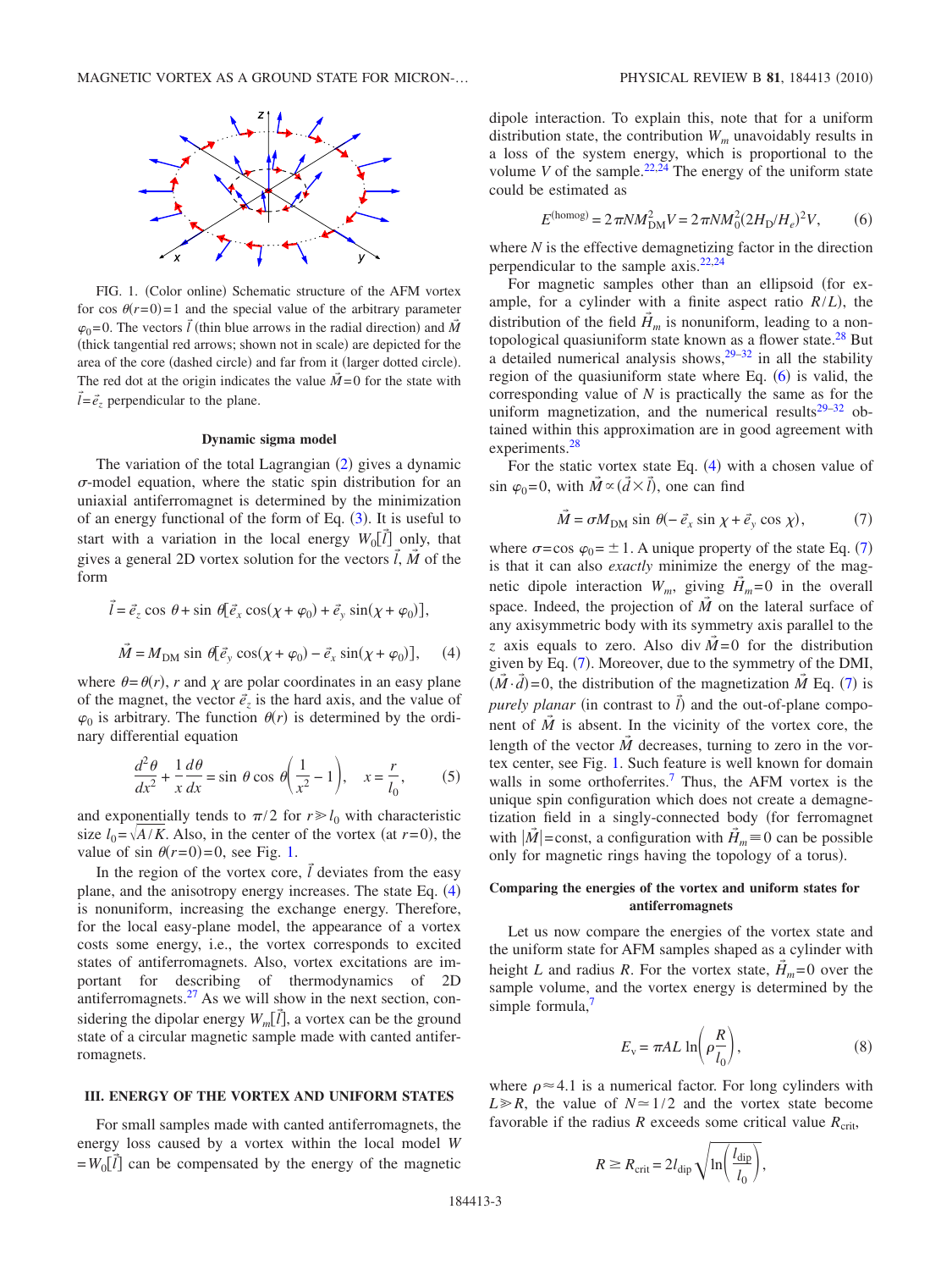$$
l_{\rm dip} = \sqrt{\frac{A}{4\pi M_{\rm DM}^2}},\tag{9}
$$

where  $l_{\text{dip}}$  determines the spatial scale corresponding to the magnetic dipole interaction. Note that  $l_{\text{dip}}$  comprises a large parameter  $H_e/H_\text{D} \sim 30-100$ , and  $l_{\text{dip}} \ge l_0$ . In the case of a thin disk,  $\overline{L} \ll \overline{R}$  and the demagnetization field energy becomes $25,26$  $25,26$ 

$$
E^{\text{(homog)}} = 2\pi R L^2 M_{\text{DM}}^2 \ln(4R/L),
$$

and the vortex state is energetically favorable for *RL*  $\geq (RL)_{\text{crit}} = 2l_{\text{dip}}^2$ .

For concrete estimates we take the parameters of iron borate,  $A = 0.7 \times 10^{-6}$  erg/cm,  $K = 4.9 \times 10^{6}$  erg/cm<sup>3</sup>, and  $4\pi M_{\text{DM}}$ = 120 Oe. Then we obtain that  $l_0$ = 3.8 nm, i.e., the core size is of the same order of magnitude as for a typical ferromagnet (for permalloy  $l_0$ =4.8 nm). The value  $l_{\text{dip}}$  is essentially higher, e.g., for iron borate  $l_{\text{dip}}$ = 220 nm. Combining these data one finds for the long cylinder  $R_{\text{crit}} = 0.9 \mu \text{m}$ . For a thin-disk sample the characteristic scale has submicron value:  $\sqrt{(RL)_{\text{crit}}}=0.4$   $\mu$ m. Similar estimates are obtained for orthoferrites, and somewhat higher values for hematite. Thus, despite the fact that the characteristic values for the dipole length *l*<sub>dip</sub> for a ferromagnet and antiferromagnet differ 100-fold, the characteristic critical sizes differ not so drastically (for permalloy  $R_{\text{crit}} \sim 100-200 \text{ nm}$ ). This is caused by the aforementioned fact that the magnetic field created by the vortex core is completely absent for the AFM vortex. The situation here is common to that for ferromagnetic nanorings, where the vortex core is absent. Despite the fact that the vortex core size in ferromagnetic dots is rather small, the core contribution to  $W_m$  for ferromagnetic dots of rather big radius  $R \ge 0.5$   $\mu$ m is negligible, but it becomes essential for small samples with *R* close to the critical size. Note as well that the vortex core magnetic field in the ferromagnet destroys the purely 2D character of the distribution of  $\vec{M}$  in Eq. ([4](#page-2-1)), and the core size changes over the thickness of the sample. For an AFM vortex, the value of  $H_m$  equals exactly zero, and a truly 2D distribution of  $\vec{l}$  and  $\vec{M}$ , independent of the coordinate *z* along the body axis, is possible.

## **IV. MAGNON MODES FOR VORTEX STATE ANTIFERROMAGNETIC SAMPLES**

The dynamics of  $\vec{l}$  considered within the  $\sigma$ -model approach differs from the dynamics of a ferromagnetic magnetization described by the Landau-Lifshitz equation. The main difference is that the  $\sigma$ -model equation contains a dynamical term with a second-order time derivative of  $\vec{l}$ , whereas the Landau-Lifshitz equation is first order in time. For this reason, for antiferromagnets, two magnon branches exist, instead of one for ferromagnets[.7](#page-7-0) For both AFM modes, the elliptic polarization of the oscillations of  $\tilde{M}_1$  and  $\tilde{M}_2$  is such that the oscillations of the vector  $\vec{l}$  have a linear polarization[.7](#page-7-0) For an easy-plane antiferromagnet, these two branches are a low-frequency quasiferromagnetic (QFM) branch and a high-frequency quasiantiferromagnetic (QAF) branch, respectively. QFM magnons involve oscillations of

the vectors  $\vec{l}$  and  $\vec{M}$  in the easy plane with a weak deviation of  $\tilde{M}$  from the easy plane caused by the last term in Eq. ([1](#page-1-0)). The second QAF branch corresponds to the out-of-plane oscillations of  $\vec{l}$  with the dispersion law

$$
\omega_{\text{QAF}}(\vec{k}) = \sqrt{\omega_g^2 + c^2 \vec{k}^2}, \quad \omega_g = \gamma \sqrt{2H_{\text{ex}}H_a},
$$

where  $\vec{k}$  is the magnon wave vector. The gap of the QAF branch,  $\omega_{\rm g}$ , contains a large value  $H_{\rm ex}$  and attains hundreds of gigahertz. Thus compared to ferromagnets, both the magnon frequency and speed for AFM dynamics contain a large parameter

$$
\sqrt{H_{\rm ex}/H_{\rm a}} \sim 30-100,
$$

 $(H_{\rm ex}$  and  $H_{\rm a}$  are the exchange field and the anisotropy field, respectively) which can be referred as the *exchange amplification* of the dynamical parameters of AFM. The frequency  $\omega_{\rm o}$  of AFM magnon modes reaches hundreds of gigahertz, with values  $\sim$  170 GHz for hematite, 100–500 GHz for different orthoferrites, and 310 GHz for iron borate.<sup>33</sup> Recent studies using ultrashort laser pulses showed the possibility to excite spin oscillations of nonsmall amplitude for orthoferrites<sup>18[,19](#page-7-22)</sup> and iron borate.<sup>20</sup> This technique can be also extended to other antiferromagnets, including those without Dzyaloshinskii-Moriya interaction.<sup>21</sup>

Since the magnon spectra of bulk ferromagnets and antiferromagnets differ significantly, one can expect an essential difference for the magnon modes of the vortex state for both AFM and ferromagnetic samples. Let us briefly recall the properties of normal modes for disk-shaped vortex state ferromagnetic samples (ferromagnetic dots). For such dots, the presence of a discrete spectrum of magnon modes, characterized by the principal number (the number of nodes)  $n$  and the azimuthal number  $m$ , is well established.<sup>34-[37](#page-7-25)</sup> This spectrum includes a single low-frequency mode of precessional motion of a vortex core  $(n=0, m=1)$  with a resonant frequency in the subgigahertz region,  $38$  a set of radially symmetrical modes with  $m=0,39$  $m=0,39$  and also a system of slightly splinted doublets with azimuthal numbers  $m = \pm |m|$ , with frequencies  $\omega_{|m|,n}$  ≠  $\omega_{-|m|,n}$ , and  $\omega_{|m|,n} - \omega_{-|m|,n} \le \omega_{|m|,n}$ ; see Refs. [25,](#page-7-15) [26,](#page-7-16) and [40.](#page-7-28) The same classification is valid for vortices for local easy-plane ferromagnets.<sup>41</sup> Wysin<sup>42</sup> demonstrated the direct correspondence of the gyroscopic character of vortex dynamics and doublet splinting.

For an AFM in the vortex state, small sample each of two magnon branches, QFM and QAF, produce a set of discrete modes with given *n* and *m*, however, their properties are different compared to that of a ferromagnetic dot. Below we present a general analysis of small oscillations above the vortex ground state.

## **A. General equations and mode symmetry**

The dynamics of small deviations from the AFM static vortex solution will be considered here for a thin circular sample (AFM dot) only, where the *z*-dependence of the vectors  $\vec{l}$  and  $\vec{m}$  can be neglected. It is convenient to introduce a local set of orthogonal unit vectors  $\vec{e}_1$ ,  $\vec{e}_2$ , and  $\vec{e}_3$ , where  $\vec{e}_3$ coincides with the local direction of the unit vector  $\vec{l}$  in the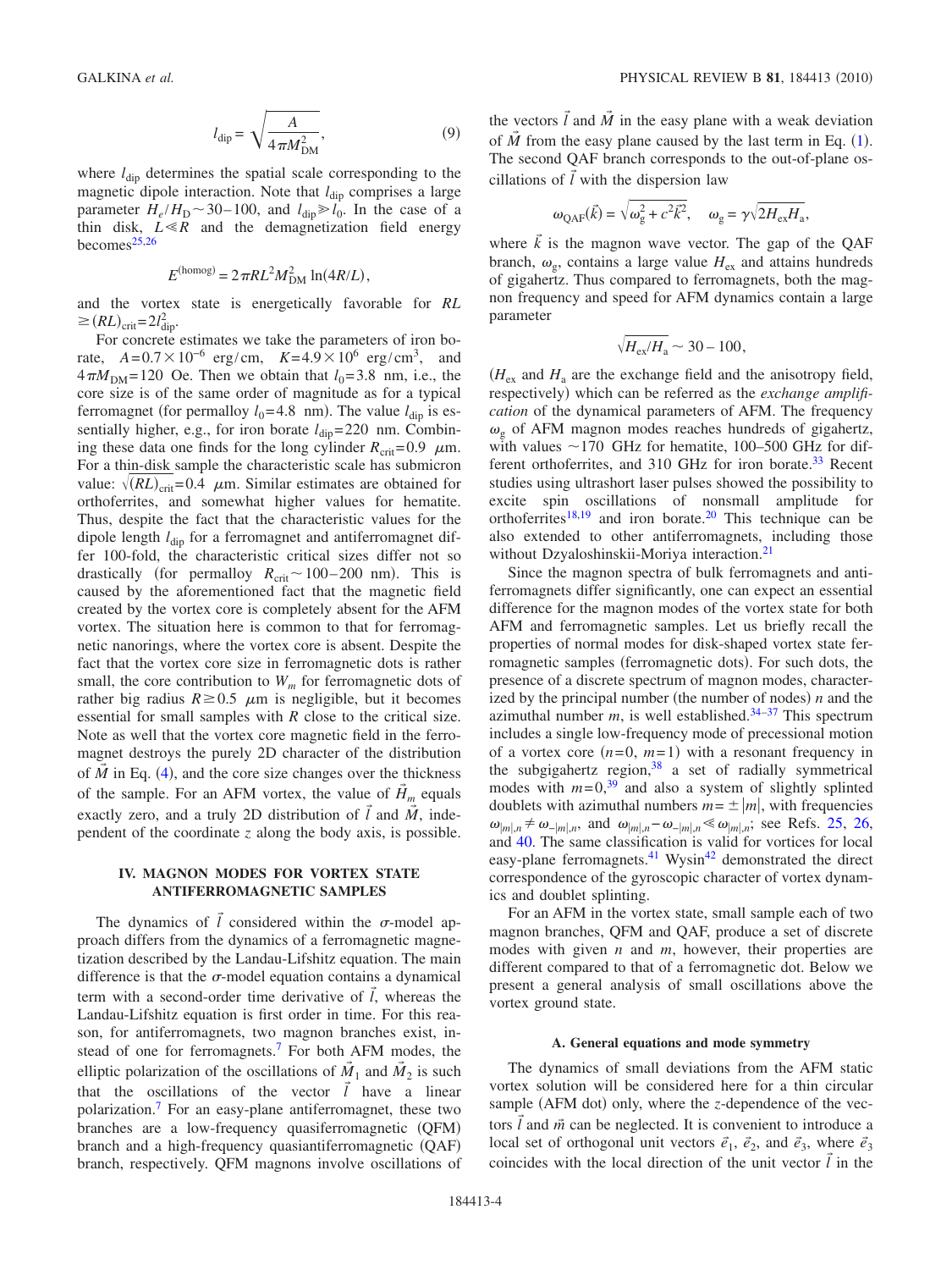vortex,  $\vec{e}_3 = \vec{l}(x, y) = \cos \theta_0 \vec{e}_z + \sin \theta_0 \hat{r}$ , see Fig. [1,](#page-2-0)  $\vec{e}_2 =$  $-\vec{e}_x \sin \chi + \vec{e}_y \cos \chi = \hat{\vec{\chi}}$ , and  $\vec{e}_1 = (\vec{e}_2 \times \vec{e}_3)$ . It is easy to see that the projection  $(\vec{l} \cdot \vec{e}_1) = \vartheta$  describes small deviations of  $\theta$  from the vortex ground state,  $\theta = \theta_0(r) + \vartheta$ , where  $\theta_0$  is the solution of Eq. ([5](#page-2-4)), describing a static vortex structure, and  $\mu$  $=$   $(\tilde{l} \cdot \vec{e}_2)$  is the azimuthal component of  $\tilde{l}$ . In linear approximation, the equations for  $\vartheta$  and  $\mu$  become a set of coupled partial differential equations,

<span id="page-4-0"></span>
$$
[\nabla_x^2 - V_1(x) - \hat{H}_1] \partial + \frac{2 \cos \theta_0}{x^2} \frac{\partial \mu}{\partial \chi} = \frac{l_0^2}{c^2} \frac{\partial^2 \partial}{\partial t^2},
$$
  

$$
[\nabla_x^2 - V_2(x) - \hat{H}_2] \mu - \frac{2 \cos \theta_0}{x^2} \frac{\partial \partial}{\partial \chi} = \frac{l_0^2}{c^2} \frac{\partial^2 \mu}{\partial t^2},
$$
(10)

where  $x = r/l_0$ ,  $\theta_0 = \theta_0(x)$  is the solution of Eq. ([5](#page-2-4)), and  $\nabla_x$  $= l_0 \nabla$ . The equations are symmetric in  $\vartheta$  and  $\mu$  with local Schrödinger-type differential operators in front, as well as with nonlocal parts  $H_1$  and  $H_2$ . The "potentials"  $V_1$  and  $V_2$  in local Schrödinger-type operators are determined by  $W_0[\vec{l}]$ , see Eq.  $(3)$  $(3)$  $(3)$ ; they have the same form as for easy-plane magnets, <sup>41[,43](#page-7-31)</sup>

$$
V_1 = \left(\frac{1}{x^2} - 1\right) \cos 2\theta_0, \quad V_2 = \left(\frac{1}{x^2} - 1\right) \cos^2 \theta_0 - \left(\frac{d\theta_0}{dx}\right)^2.
$$
\n(11)

Note that the potentials in this Schrödinger-type operators are not small, but localized near the vortex core. Nonlocal magnetostatic effects, defined by magnetic dipole interactions, are included in the integral operators,  $\hat{H}_1$  and  $\hat{H}_2$ . For a ferromagnetic vortex, their form was determined and their role was discussed in Refs. [26](#page-7-16) and [36.](#page-7-32) Generally, for antiferromagnets the magnetization includes not only terms proportional to the in-plane components of  $\vec{l}$  but also time derivatives of the vector  $\vec{l}$ . For this reason, the structure of these operators presented though the vector  $\vec{l}$  is much more complicated than the corresponding structure for ferromagnets. But the nonlocal contributions to Eq.  $(10)$  $(10)$  $(10)$  are essential only for in-plane modes with low frequencies  $\omega \ll \gamma H_{\text{DM}}$  and for this case the dynamical part of the magnetization is negligible, as shown below. By means of this approximation, one can demonstrate that the operators  $\hat{H}_{1,2}$ , corresponding to volume and to edge magnetic charges, take the same form as for a ferromagnetic vortex, after replacing  $M_s \rightarrow M_{DM}$  and  $M<sub>z</sub>\rightarrow 0$ . In particular, the angular dependence of the eigenfunctions for these operators is the same as for ferromagnetic vortices, namely,  $\hat{H}_{1,2}$  exp $(im\chi) = \Lambda_{|m|}$  exp $(im\chi)$ , where the integer  $m$  ( $m=0, \pm 1, \pm 2,...$ ) is the azimuthal number. Thus for AFM vortices, even considering the nonlocal magnetic dipole interaction with  $\vec{M} \propto (\vec{l} \times \vec{d})$ , the separation of the radial and azimuthal parts of the deviations is possible, and the magnon modes are of the form  $exp(im\chi) f_m(r)$ . This property is of importance for the problem of magnon modes above the AFM vortex ground state.

Thus, the static parts of the Eq.  $(10)$  $(10)$  $(10)$ , both local and nonlocal terms, have the same form as for the well-studied case of the ferromagnetic vortex, but the dynamical parts differ strongly. This produces a crucial difference in the magnon modes of these magnets. For ferromagnetic vortices, the magnon eigenstates  $\{\vartheta_m, \mu_m\}$  depend on  $\chi$  and *t* in combinations as  $sin(m\chi + \omega t)$  or  $cos(m\chi + \omega t)$ , whereas for a AFM vortex, a more general ansatz of the form

$$
\vartheta_{\alpha} = f_{\alpha}(r)(Ae^{im\chi} + Be^{-im\chi}) \exp(i\omega_{\alpha}t) + \text{c.c.},
$$
  

$$
\mu_{\alpha} = ig_{\alpha}(r)(Ae^{im\chi} - Be^{-im\chi}) \exp(i\omega_{\alpha}t) + \text{c.c.}
$$
 (12)

is appropriate.<sup>43</sup> Here  $\alpha = (n,m)$  is a full set of discrete numbers labeling the magnon eigenstates and *n* is the nodal number. Substitution of this ansatz demonstrates, in contrast to the case of a ferromagnetic vortex, the full degeneracy of the frequency over the sign of *m*. [43](#page-7-31) As a change in sign in the number *m* can also be interpreted as a change in the sense of rotation of the eigenmode (change in sign in the eigenfrequency  $\omega$ ), physically we have the situation of two independent oscillators rotating clockwise and counter clockwise with the same frequency (which can also be combined to give two linear oscillators in independent directions). This degeneracy was clearly demonstrated by solving the ordinary differential equations for  $f_{\alpha}$  and  $g_{\alpha}$  [Eq. ([10](#page-4-0))], as well as due to direct numerical simulations of the magnon modes above an AFM vortex[.43](#page-7-31) Thus, the absence of gyroscopical properties for the  $\sigma$ -model equation is manifested in the fact that for a AFM vortex the modes with azimuthal numbers *m*  $=$   $|m|$   $m=-|m|$  are degenerate, i.e., the splitting of doublets with  $m = \pm |m|$ , typical for the ferromagnetic vortex, is com-pletely absent.<sup>43[,44](#page-7-33)</sup>

Note one more important difference from the ferromagnetic case: for the AFM vortex the coupling of in-plane and out-of-plane oscillations comes only from the term with  $(\cos \theta_0)(\partial/\partial \chi)$ . This means, that (i) for any mode the coupling vanishes exponentially at  $x \rightarrow \infty$ ; (ii) the modes of radially symmetric  $(m=0)$  in-plane and out-of-plane oscillations are completely uncoupled. Both properties will be employed below for calculation of the magnon frequencies.

#### **B. Collective variables for vortex core oscillations**

First note that the Eq.  $(10)$  $(10)$  $(10)$  for an infinite magnet has a simple zero-frequency solution with *m*= 1

$$
\vartheta = (\vec{a} \cdot \nabla \theta_0), \quad \mu = \sin \theta_0 (\vec{a} \cdot \nabla \phi_0),
$$

where  $\vec{a}$  is an arbitrary vector, and  $\theta_0$ ,  $\phi_0$  describe the static vortex solution. Indeed, this perturbation describes a displacement of the vortex for a (small) vector  $\vec{a}$ . Such "zero mode" appears for any soliton problem, reflecting an arbitrary choice of the soliton (vortex) position.<sup>4</sup> For finite-size magnets, such modes beget low-frequency modes corresponding to the motion of a vortex core. Their analysis with the Eq.  $(10)$  $(10)$  $(10)$  is quite complicated, but it can be done within the approach based on the scattering-amplitude formalism, which is developed for the Gross-Pitaevski equation<sup>6</sup> and local models for easy-plane magnets.<sup>41</sup> But there is an easier and more convenient way to calculate the frequency of this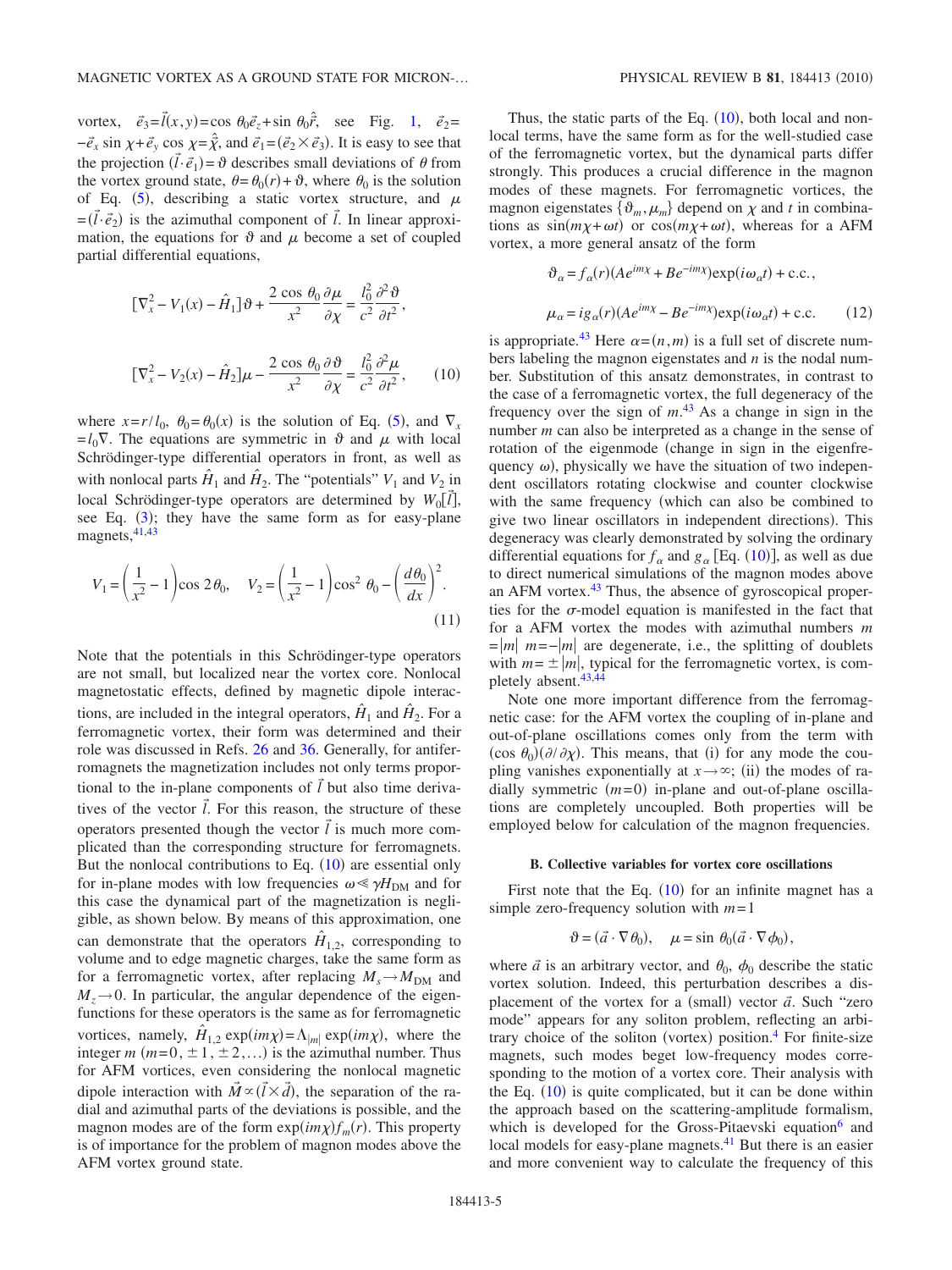mode based on a collective variable approach. Here the collective variable is the vortex coordinate  $\vec{X}$ , which motion is described by a characteristic dynamic equation. $38,41$  $38,41$ 

Thus, for an AFM vortex, as well as for ferromagnets, one can expect the appearance of a special mode of vortex core oscillations. But the dynamical equations for the AFM vortex core coordinate differ significantly from that for ferromagnets. The  $\sigma$ -model equation contains a dynamical term with a second time derivative of  $\vec{l}$ , combined with gradients of  $\vec{l}$  in the Lorentz-invariant form  $d^2\vec{l}/dt^2 - c^2\nabla^2\vec{l}$ , whereas the Landau-Lifshitz equation is first -order in time. The chosen speed  $c = \gamma \sqrt{AH_{\text{ex}}/M_0}$  plays roles of both the magnon speed and the speed limit of solitons, it is only determined by the exchange interaction and attains tens of kilometer per second, e.g.,  $c \approx 1.4 \times 10^4$  m/s for iron borate and  $c \approx 2$  $\times 10^4$  m/s for orthoferrites.<sup>7</sup>

The formal Lorentz invariance of spin dynamics of antiferromagnets manifests itself in the motion of any AFM solitons, $45$  in particular, the motion of the AFM vortex core[:42](#page-7-30)[,46](#page-7-35) the dynamical equation for the core coordinate at small vortex speed  $\vec{X}$ , when at  $|\vec{dX}/dt| \ll c$ , possess an inertial term,

$$
M_{\rm v} \frac{d^2 \vec{X}}{dt^2} = \vec{F},
$$

where the effective vortex mass  $M_v = E_v / c^2$  and  $\vec{F}$  is an external force acting on vortex. For the case of interest here, the free dynamics of the vortex in a circular sample,  $\vec{F}$  is the restoring force: in linear approximation  $\vec{F} = -\kappa \vec{X}$ , where  $\kappa$  is the stiffness coefficient. With this force, the vortex core dynamics is not a precession, as for the gyroscopic Thiele equation for ferromagnetic vortices, $47-49$  $47-49$  but rectilinear oscillations,  $\vec{X}(t) = \vec{a} \cos(\omega_v t + \phi_0)$ , degenerate <u>with respect</u> to the direction  $\vec{a}$  and  $\phi_0$  with frequency  $\omega_v = \sqrt{\kappa/M_v}$ . For the easyplane AFM model with  $W_m = 0$ , such dynamics has been ob-served by direct numerical simulations.<sup>27,[44](#page-7-33)</sup> For a vortex state dot with  $R > R_{\text{crit}}$ , the value of  $\kappa$  is determined by the demagnetizing field, its value can be obtained from the known value for a ferromagnet by replacing  $M_s \rightarrow M_{\text{DM}}^{38}$  $M_s \rightarrow M_{\text{DM}}^{38}$  $M_s \rightarrow M_{\text{DM}}^{38}$  which gives  $\kappa = 10 \times 4 \pi M_{\text{DM}}^2 L^2 / 9R$ , and

$$
\omega_{\rm v} = \frac{2cM_{\rm DM}\sqrt{10L}}{3\sqrt{AR\ln(\rho R/l_0)}}.\tag{13}
$$

A simple estimate gives that  $\omega_{v}$ , as for a ferromagnetic vortex, is in the subgigahertz region, but with different (approximately square root, instead of linear for ferromagnetic vortex) dependence on the aspect ratio  $L/R$ .

#### **C. Other low-frequency modes**

Far from the vortex core, the other modes from this set are approximately characterized by in-plane oscillations of  $\vec{l}$  and  $\vec{M}$ . As their frequencies are small,  $\omega \ll \gamma H_{\text{DM}}$ , for these modes the magnetization  $\tilde{M}$  is determined mainly by the inplane static contribution  $[Eq. (1)]$  $[Eq. (1)]$  $[Eq. (1)]$ , and the formulae for the demagnetization field energy for ferromagnetic vortices can

be used. Moreover, the data known for the ferromagnetic magnon frequencies  $\omega_m^{\text{FM}}$  (in first approximation over the small parameter  $L/R$ , i.e., in the magnetostatic approximation) can be directly used for the calculation of the corresponding frequencies for magnon modes above the AFM vortex ground state. Note that, in this approximation,  $\omega_{+m}^{\text{FM}}$  $=\omega_{-m}^{\text{FM}} = \omega_{m}^{\text{FM}}$ , because the doublet splitting for a ferromagnetic vortex is proportional to  $(L/R)^2$ ; see Refs. [26](#page-7-16) and [40.](#page-7-28)

To make this essential simplification, note that for the ferromagnetic case the Landau-Lifshitz equation, linearized over the vortex ground state, can be written as  $\partial m_r / \partial t$  $= 4\pi \gamma M_s m_z$ ,  $\partial m_z/\partial t = \hat{h}_2 M_s m_r$ , as was shown in Appendix B of Ref. [36.](#page-7-32) Here the dimensionless operator  $\hat{h}_2$  determines the nonlocal magnetostatic part of the magnetic dipole interaction. Then the equations can be easily rewritten as  $\frac{\partial^2 m_r}{\partial t^2 + (\omega_m^{\text{FM}})^2 m_r = 0}$ , where  $\omega_m^{\text{FM}} = 4 \pi \gamma M_s \sqrt{\langle \hat{h}_2 \rangle}$ , where  $\langle \hat{h}_2 \rangle$  is the eigenvalue of the operator  $\hat{h}_2$ . These values for modes with different angular dependence can be either estimated theoretically or taken from experiments.<sup>36</sup>

Now we will return to the case of AFM vortices. Neglecting the vortex core contribution, the second equation of the system in Eq.  $(10)$  $(10)$  $(10)$  reduces to the form

$$
\partial^2 \mu / \partial t^2 = (c/l_0)^2 \hat{H}_2 \mu,
$$

having exactly the same structure as the equation for  $m_r$  for a ferromagnetic vortex. For the simplified form of the magnetization,  $\vec{M} = M_{DM}(\vec{l} \times \vec{e}_z)$  the same "magnetic charges," both volume charges, div  $\vec{M}$ , and surface charges,  $(\vec{e}_r \cdot \vec{M})$ , as for a ferromagnetic vortex, are produced. Thus the operator  $\hat{h}_2$  differs from  $H_2$  by a simple scaling relation,  $M_s \rightarrow M_{DM}$  and  $A/4\pi M_s^2 \rightarrow l_0^2$ , which gives  $\hat{H}_2 = (4\pi M_{DM}^2/K)\hat{h}_2$ . Then, it is easy to obtain the frequency of the AFM mode  $\omega_m$  in terms of the frequency of the ferromagnetic mode  $\omega_m^{\text{FM}}$  (if it is known) as follows:

$$
\omega_m = \frac{cM_{\text{DM}}}{\gamma M_s \sqrt{4\pi A}} \omega_m^{\text{FM}}.
$$
\n(14)

In particular, the frequency of radially symmetric oscillations, having the highest frequency<sup>36</sup> for modes with minimal nodal number  $n$ , can be presented through the known value for  $\omega_0^{\text{FM}}$  as<sup>50</sup>

$$
\omega_0 = \frac{2cM_{\text{DM}}\sqrt{L}}{\sqrt{AR}}\sqrt{\ln\left(\frac{6R}{L}\right)}.
$$
\n(15)

For these modes, the frequencies are of the order of a few gigahertz with an approximately square-root dependence on the aspect ratio *L*/*R*.

Note the absence of gyroscopic properties for the  $\sigma$ -model equation. This is manifested both in the absence of a gyroforce for an AFM vortex as well as in the fact that for an AFM vortex the modes with the azimuthal numbers  $m = |m|$ and  $m = -|m|$  are degenerate. The splitting of doublets with  $m = \pm |m|$ , typical for ferromagnetic vortices, is absent for AFM vortices.<sup>43,[44](#page-7-33)</sup>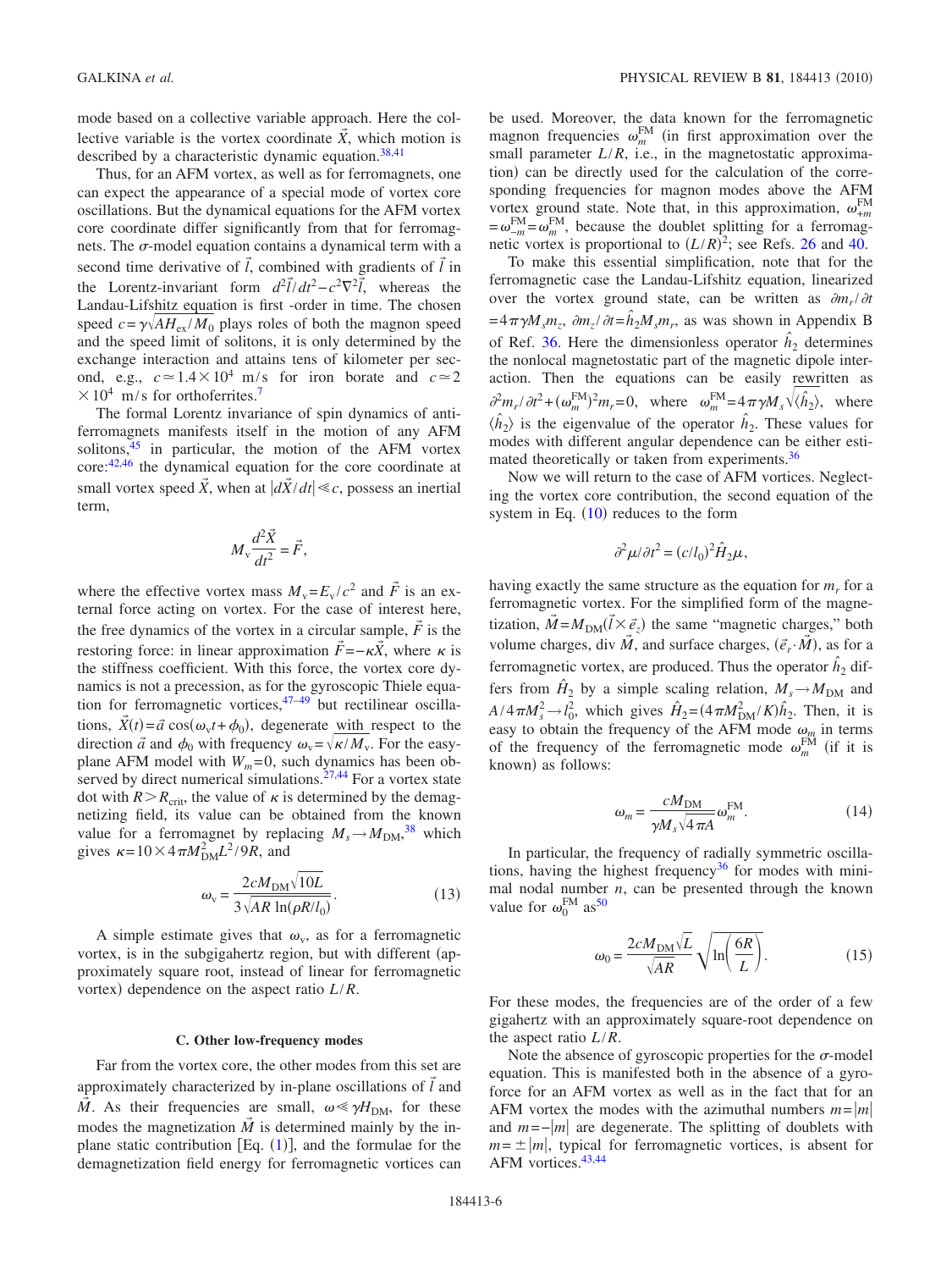## **D. Out-of-plane high-frequency modes**

For an AFM sample in the vortex state, the highfrequency QAF branch of magnons begets a set of discrete modes with frequencies of the order of  $\omega_{\rm g}$ , i.e., hundreds of gigahertz. For all these modes far from the vortex core, oscillations of the vector  $\vec{l}$  are out of plane, and the static contribution to the weak magnetization,  $\vec{m}_{static} \propto (\vec{e}_z \times \vec{l})$  is absent, see Eq.  $(1)$  $(1)$  $(1)$ . Moreover, it is easy to show that the dynamical part of  $\vec{m}$ ,  $\vec{m}_{dyn} \propto (\vec{l} \times \partial \vec{l}/\partial t)$  has a vortexlike structure and does not lead to magnetic poles neither on the up and down surfaces nor at the edge. Hence, the dipole interaction is not essential for the description of high-frequency magnons, and the results obtained earlier for the vortex in easy-plane anti-ferromagnets without the magnetic dipole interaction<sup>43[,44](#page-7-33)</sup> can be used as a good approximation. In particular, the frequencies  $\omega_{n,m}$  are close to  $\omega_{g}$ , and the difference  $(\omega_{n,m} - \omega_{g})$  decreases as the dot radius increases.

For an AFM vortex within the local easy-plane model, the set of high-frequency radially symmetric modes with *m*= 0 includes a *truly local* mode with an amplitude exponentially localized within an area of the order of  $5l_0$  and with a frequency  $\omega_1 \sim 0.95 \omega_g$  independent of *R*. Note that the frequency of this mode is *inside* the range of low-frequency in-plane modes, and hence, we have an example of a truly local mode inside a continuum spectrum.

The presence of a local mode inside the frequency region of low-frequency modes is quite a delicate feature, and it is interesting to discuss whether or not such mode survives for the vortex state AFM dots when accounting for dipole interactions. It is easy to show that for these modes the oscillations of  $\vec{l}$  have no in-plane component, only the  $\vartheta \neq 0$ , even inside the core region. Thus, for this mode the oscillations of  $\vec{m}$  are such that they do not disturb the vortexlike closed-flux structure

$$
\delta \vec{m} \propto \vec{e}_{\chi} [(\partial \vartheta / \partial t) + \gamma H_{\rm D} \vartheta \cos \theta_0],
$$

and all the magnetic poles vanish exactly. Hence, for cylindrical dots made with canted antiferromagnets in the vortex state, a radially symmetric mode with exponential localization inside an area of radius 30–40 nm near the vortex core appears. The frequency of this mode is approximately 5% below the energy gap of out-of-plane modes  $\omega_{\rm g}$ , which gives  $\sim$ 9 GHz for hematite and  $\sim$  15 GHz for iron borate. We now stress that such modes are absent for ferromagnetic vortices. This mode can be imaged as an oscillation of the vortex core size with keeping the in-plane vortexlike structure for *m*. The total magnetic moment connected to this oscillations is zero, and the excitation of these oscillations by a uniform magnetic field, either pulsed or periodic, is impossible. However, such oscillations can be excited by an instant change in the uniaxial anisotropy, which determines the vor-tex core size. The novel technique<sup>18–[21](#page-7-11)</sup> of spin excitations by ultrashort laser pulses can be applied here, because the linearly polarized light at inclined incidence, due to an ultrafast inverse Cotton-Mouton or inverse Voigt effect, is equivalent to the necessary change in uniaxial anisotropy.

#### **V. CONCLUSION**

To conclude, for micron-sized samples of typical canted antiferromagnets, their ground state exhibits a topologically nontrivial spin distribution. The magnetizations of each sublattice  $\vec{M}_1$  and  $\vec{M}_2$  are characterized by a vortex state with a standard out-of-plane structure, but the net magnetization  $\overline{M} = \overline{M}_1 + \overline{M}_2$  forms a planar vortex, where the projection of the magnetization normal to the vortex plane everywhere in the sample is zero; in particular,  $\tilde{M}=0$  in the vortex center. The vortex state AFM dots possess a rich variety of normal magnon modes, from rectilinear oscillations of the vortex core position with subgigahertz frequency to out-of-plane modes with frequencies of the order of hundreds of gigahertz, including a truly local mode. The use of QAF modes for vortex state AFM dots, particularly the truly local mode, would allow the application of magnonics for higher frequencies until  $\sim$ 0.3 THz. This mode can be excited by ultrashort laser pulses with linearly polarized light.

Our theory would be applicable to other systems with an AFM spin structure, like a ferromagnetic bilayer dot containing two thin ferromagnetic films with an AFM interaction between them, described by the field  $H_{ex}$ . If  $H_{ex}$  is large enough,  $H_{ex}$  > 4 $\pi M_s$ , the antiphase oscillations of the magnetic moments of the layers produce high-frequency modes with frequencies of the order of  $\sqrt{\gamma H_{\text{ex}} \omega_{m,n}^{\text{FM}}}$ , where  $\omega_{m,n}^{\text{FM}}$  are the frequencies of the modes for a single-layer dot.

#### **ACKNOWLEDGMENTS**

We gratefully acknowledge partial support from the National Security Agency, Laboratory of Physical Sciences, Army Research Office, National Science Foundation under Grant No. 0726909, and JSPS-RFBR under Contract No. 09- 02-92114. E.G. and B.I. acknowledge partial support from a joint grant from the Russian Foundation for Basic Research and Ukraine Academy of Science, and from Ukraine Academy of Science via Grant No. VC 38/V 139-18.

<span id="page-6-0"></span>\*bivanov@i.com.ua

- <span id="page-6-1"></span><sup>1</sup> R. Skomski, [J. Phys.: Condens. Matter](http://dx.doi.org/10.1088/0953-8984/15/20/202) 15, R841 (2003); Ad*vanced Magnetic Nanostructures*, edited by D. J. Sellmyer and R. Skomski (Springer, New York, 2006).
- <span id="page-6-2"></span>2R. Hertel, W. Wulfhekel, and J. Kirschner, [Phys. Rev. Lett.](http://dx.doi.org/10.1103/PhysRevLett.93.257202) **93**, [257202](http://dx.doi.org/10.1103/PhysRevLett.93.257202) (2004).
- <span id="page-6-3"></span>3G. E. Volovik, *The Universe in a Helium Droplet* Clarendon,

Oxford, 2003).

- <span id="page-6-4"></span>4N. Manton and P. Sutcliffe, *Topological Solitons* Cambridge University Press, Cambridge, 2004).
- <span id="page-6-5"></span><sup>5</sup>P. G. de Gennes, *Superconductivity of Metals and Alloys* (Benjamin, New York, 1966).
- <span id="page-6-6"></span>6L. Pitaevskii and S. Stringari, *Bose-Einstein Condensation* Clarendon, Oxford, 2003).